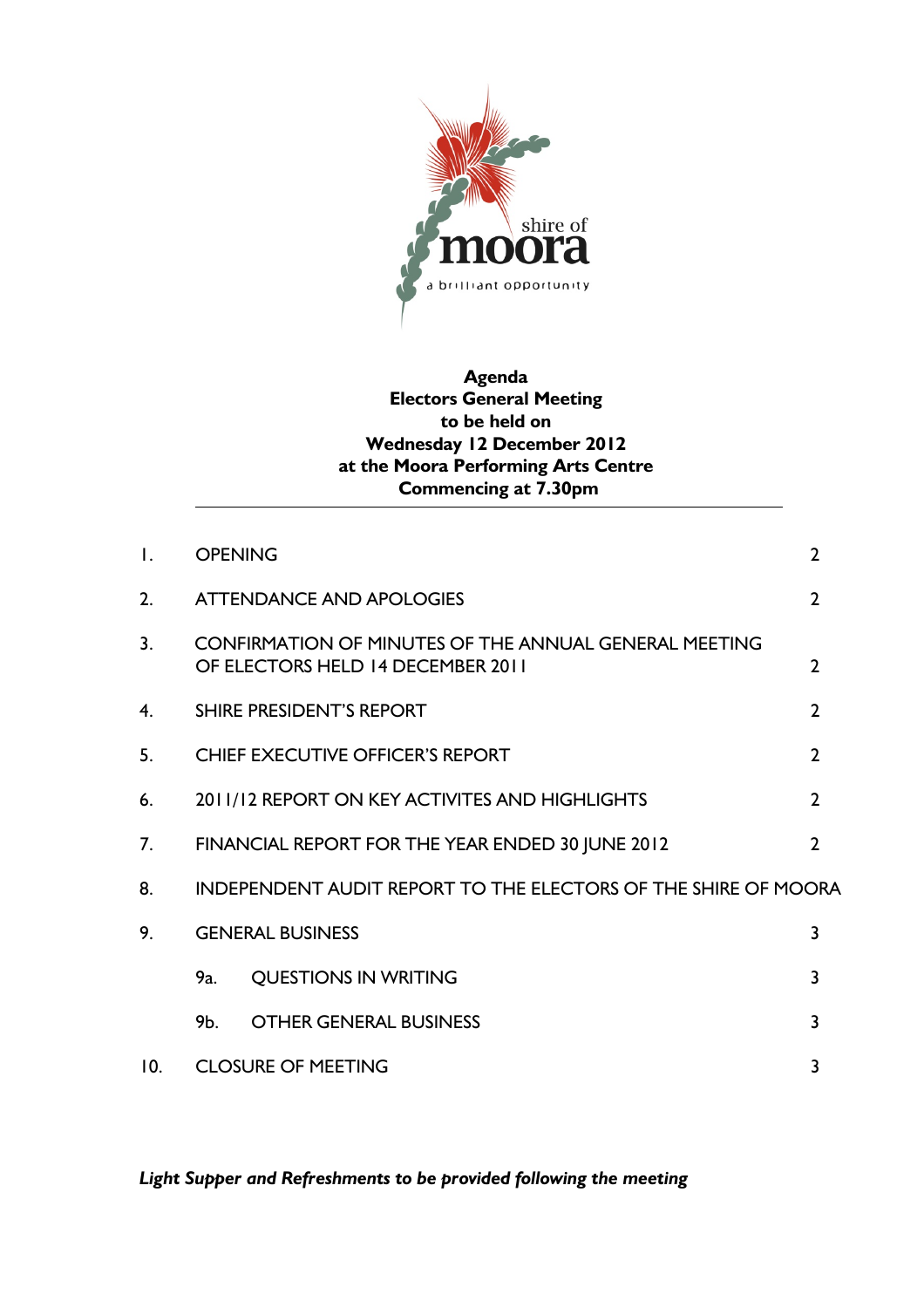#### **1. OPENING**

### **2. ATTENDANCE**

### **APOLOGIES**

### **3. CONFIRMATION OF MINUTES OF THE ANNUAL GENERAL MEETING OF ELECTORS HELD 14 DECEMBER 2011**

*That the Minutes of the Annual General Meeting of Electors held on 14 December 2011 be confirmed.* 

#### **4. SHIRE PRESIDENT'S REPORT**

*That the Shire President's Annual Report for the 2011/2012 year, as printed and read aloud, be received.* 

#### **5. CHIEF EXECUTIVE OFFICER'S REPORT**

*That the Chief Executive Officer's Annual Report for the 2011/2012 year, as printed be received.* 

#### **6. 2011/2012 REPORT ON PRINCIPAL ACTIVITES AND HIGHLIGHTS**

*That the 2011/2012 Report on Principal Activities and Highlights as printed be received.* 

# **7. FINANCIAL REPORT FOR THE YEAR ENDED 30 JUNE 2012**

*That the Financial Report for the Year Ended 30 June 2012 be received.* 

### **8. INDEPENDENT AUDIT REPORT TO THE ELECTORS OF THE SHIRE OF MOORA**

*That the Independent Audit Report to the Electors of the Shire of Moora for the Year Ended 30 June 2012 be received.*